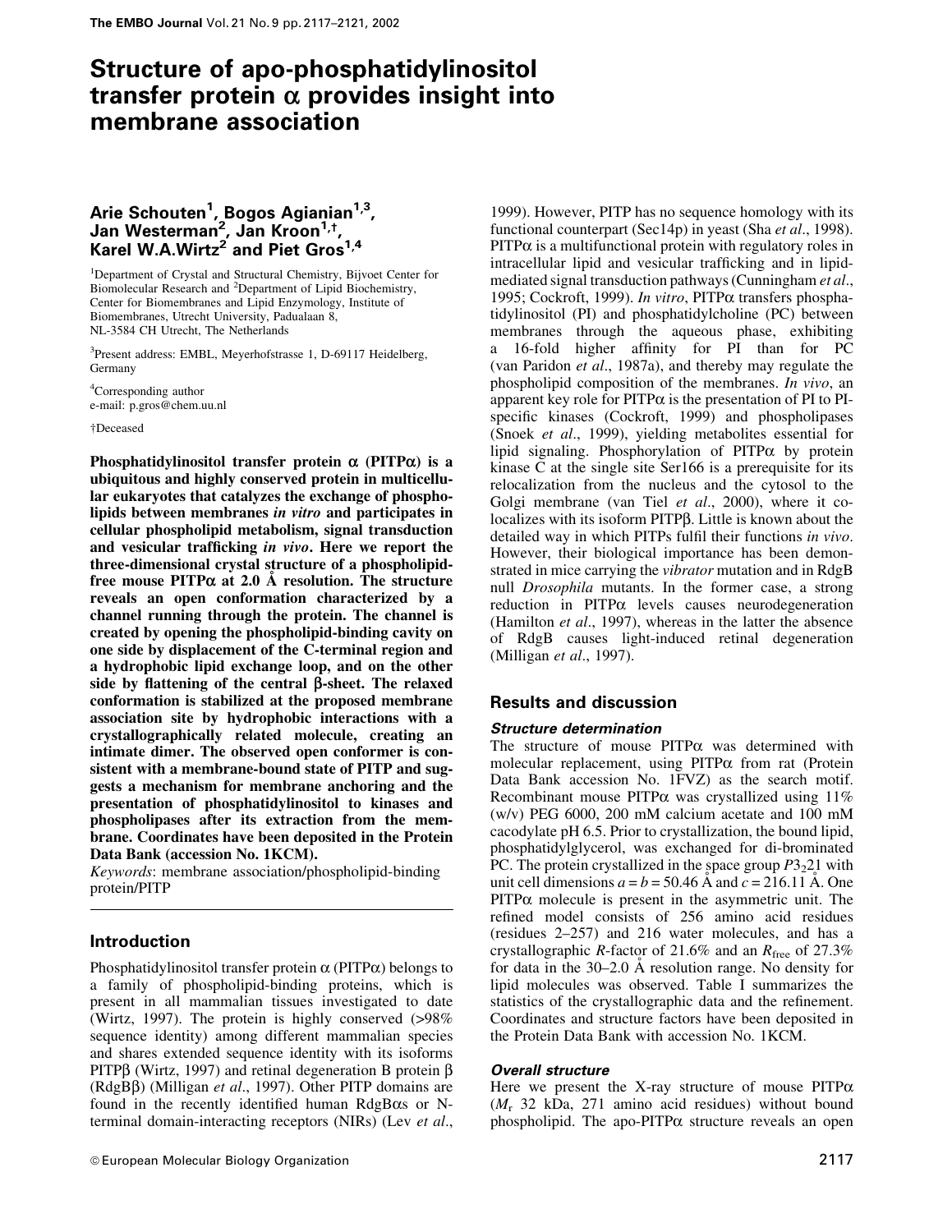| <b>Table I.</b> Summary of data and refinement statistics |                                         |
|-----------------------------------------------------------|-----------------------------------------|
| Data set statistics <sup>a</sup>                          |                                         |
| Resolution limits (Å) (outer shell)                       | $30-1.99(2.06-1.99)$                    |
| Space group                                               | P3,21                                   |
| Unit cell parameters $(A, \circ)$                         | $a = 50.46, b = 50.46,$                 |
|                                                           | $c = 216.11$                            |
|                                                           | $\alpha = 90, \beta = 90, \gamma = 120$ |
| Mosaicity $(°)$                                           | 0.62                                    |
| Oscillation range $(°)$                                   | 1.0                                     |
| Total oscillation for data set $(°)$                      | 131                                     |
| Total No. of reflections                                  | 231 585                                 |
| No. of unique reflections (outer shell)                   | 22 060 (2012)                           |
| Redundancy (outer shell)                                  | 4.33(2.70)                              |
| $R_{sym}$ (%) (outer shell) <sup>b</sup>                  | 5.1(17.1)                               |
| Completeness (%) (outer shell)                            | 96.7 (91.1)                             |
| $I/\sigma(I)$ (outer shell)                               | 25.7(7.3)                               |
| Refinement statistics                                     |                                         |
| Resolution range $(\dot{A})$                              | $30 - 2.0$                              |
| Total No. of reflections                                  | 20 780                                  |
| No. of protein residues                                   | 256                                     |
| Total No. of non-hydrogen atoms                           | 2346                                    |
| No. of water molecules                                    | 216                                     |
| $R_{\rm work}$ (%) <sup>c</sup>                           | 21.6                                    |
| $R_{\text{free}} (\%)^{\text{d}}$                         | 27.3                                    |
| $R.m.s.d.$ bond lengths $(A)$                             | 0.012                                   |
| R.m.s.d. bond angles $(°)$                                | 1.42                                    |
| Average B-factor (all protein atoms) $(A^2)$              | 24.3                                    |

a Numbers in parentheses indicate the values in the last resolution shell.  ${}^{b}R_{\text{sym}} = \sum |I_{h} - \langle I_{h} \rangle|/\sum I_{h}$ , where  $\langle I_{h} \rangle$  is the average intensity over symmetry equivalents.

 ${}^c \tilde{R}_{work} = \sum_{\text{m}} |F_{\text{obs}}| - |F_{\text{calc}}| / [\sum_{\text{obs}} |F_{\text{obs}}|]$ 

 ${}^{d}R_{\text{free}}$  was calculated using a randomly selected 5.1% of the reflections.

form, which is stabilized through dimerization in the crystal (see Figure 1A). In contrast, a recently determined structure of rat  $PITP\alpha$  (Yoder et al., 2001), whose sequence differs only by the single conservative replacement of Ile167 for valine, shows a closed monomeric form (see Figure 1B) that fully encapsulates a PC molecule. This lipid-enclosed state of the protein most probably corresponds to the phospholipid transport intermediate of  $PITP\alpha$ . As with the closed form, the main structural feature of apo-PITP $\alpha$  is a  $\beta$ -sheet structure made by strands  $1-8$  (Figure 1A). Helices A and F face the interior of the  $\beta$ -sheet and together with it define the lipid-binding core (residues  $1-118$  and  $191-238$ ), the dominant functional region of PITPa. Another three functional regions of the molecule can be defined: the lipid exchange loop (residues 65-83) which contains the small helix B and acts as a lid to the lipid-binding cavity, the regulatory loop  $(residues 119–190)$  and the C-terminal region (residues 239-271) containing helix G. The predominant structural differences between the closed and open state are: (i) a swing of  $\sim 90^\circ$  of the lipid exchange loop; (ii) a twist and flattening out of the peripheral  $\beta$ -strands 2, 3 and 4 of the lipid-binding core; and (iii) a 20° swing of the C-terminal helix G, accompanied by a partial unwinding of residues 254–257 and a disordering of the C-terminal tail (residues 258–271). All structural changes are located on one side of the PITP $\alpha$  molecule, with only minor changes in the regulatory loop and the major part of the lipid-binding core (Figure 1B). The consequence of the large structural rearrangements in PITP $\alpha$  is a widening of the lipid-

binding cavity and opening on two sides of the cavity creating a channel. A small opening of  $\sim 6 \times 14$  Å is found between the N-terminus of helix G and strands 2 and 3, and a large opening of  $20 \times 22$  Å is located between the b-sheet and helices A and F (see Figure 1B). The small opening is of a hydrophilic nature and lies in the vicinity of the site for lipid head group binding. The large opening exposes a hydrophobic surface of  $\sim$ 1300  $\AA$ <sup>2</sup> formed by the lipid exchange loop and part of the lipid-binding core (see Figure 2A). In the crystal, the PITP $\alpha$  monomers are packed face-to-face, covering the hydrophobic areas, with residues 70–78 of the lipid exchange loops inserting into each other's lipid-binding cavities. Thus, in the dimer, the lipid exchange loops substitute protein-lipid interactions as found in the closed form between the sn-1 acyl chain of PC and PITP $\alpha$ .

# Membrane association

We observe an open conformation of the  $\text{PITP}\alpha$  monomer that is consistent with the biochemically defined characteristics of PITP $\alpha$  bound to a membrane (Tremblay *et al.*, 1996, 1998; Voziyan et al., 1996). Dislodging and partial unfolding of the C-terminal region is consistent with susceptibility to proteolytic cleavage at Arg253 and  $Arg259$  when PITP $\alpha$  is associated with membrane vesicles (Tremblay et al., 1996). Additionally, increased membrane affinity and a more relaxed conformation as compared with full-length PITP is observed for a C-terminally truncated mutant  $\Delta 260-271$  (Voziyan et al., 1996; Tremblay et al., 1998), indicating that the C-terminal region may function to stabilize the closed and soluble form of PITP $\alpha$  (Yoder *et al.*, 2001). Displacement of the C-terminal region and the lipid exchange loop, as observed in our structure, allows aromatic residues, Tyr103, Trp203 and Trp204, and positively charged residues, Lys105, Lys202 and Lys209, of the structurally invariant part of the lipidbinding core to contact the membrane and interact with the lipid interfacial region (Figure 2A). Additional interactions may come from Lys68, Phe72 and Arg74 of the lipid exchange loop and from Lys153 of helix D of the regulatory loop. At the same time, the lipid exchange loop may insert partially into the bilayer, anchoring the molecule to the membrane. Membrane insertion is consistent with a slight increase of surface pressure when  $PITP\alpha$  is injected under a phospholipid monolayer spread at the air-water interface (Demel et al., 1977). These data, therefore, support the notion that the observed open structure of  $PITP\alpha$  is consistent with the membranebound state of the protein. In addition to these data, it was reported recently that Cys95 can be chemically modified by N-ethylmaleimide provided the protein is associated with a membrane surface (Tremblay et al., 2001). The authors argued that this alkylating agent accesses Cys95 by way of the membrane. However, the observed open conformation indicates that Cys95, as part of the lipidbinding cavity, is close to the small hydrophilic hole, allowing access of the alkylating agent. Interestingly, Cys95 is modified in our crystal, as indicated by a residual electron density at 1.8 Å distance from the S $\gamma$  atom. The membrane association model proposed implies that a major part of the PC-binding site is intact, when  $\text{PITP}\alpha$  is bound to the membrane. Extraction of a phospholipid from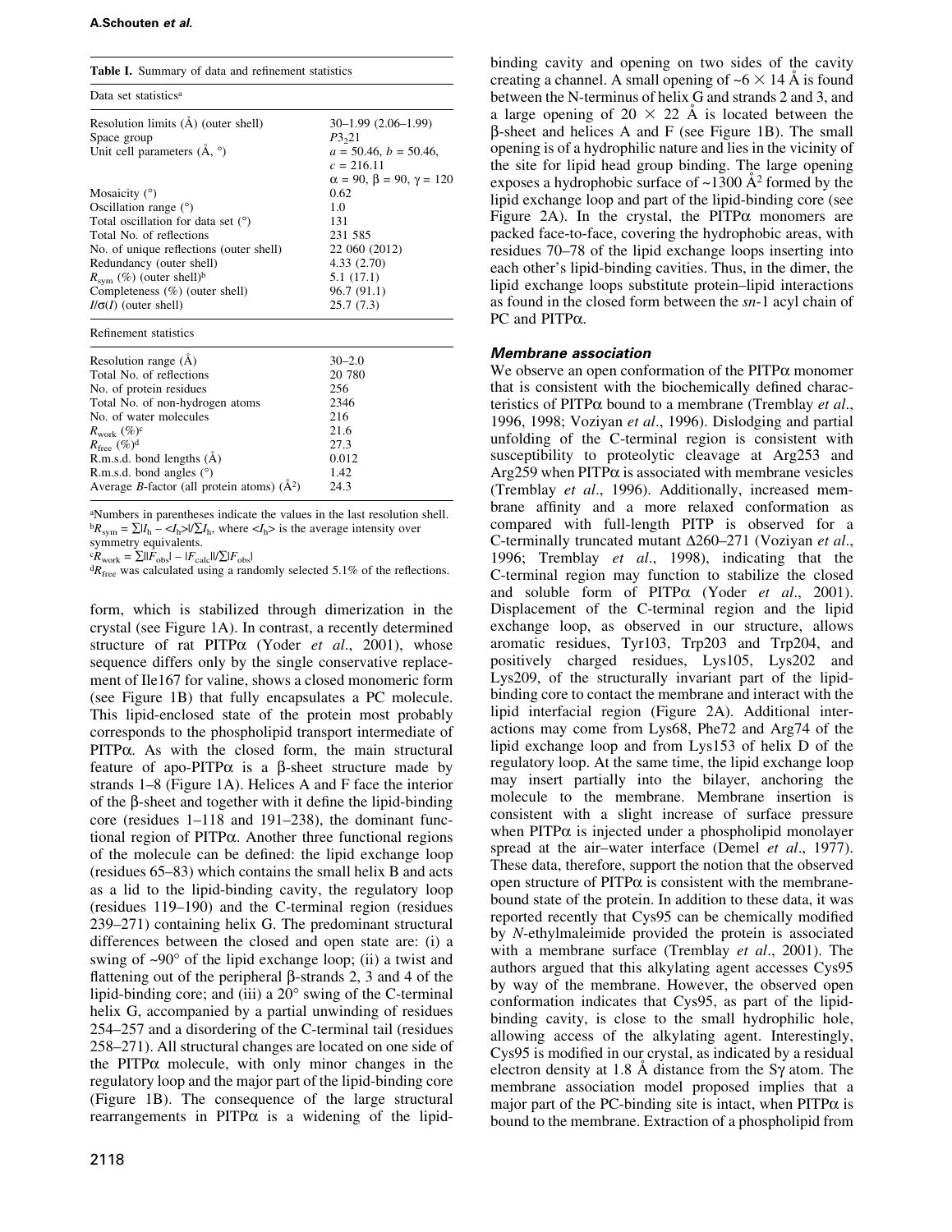

Fig. 1. Crystal structure of apo-PITPa revealing an open conformation stabilized through dimerization. (A) With functional regions color-coded: regulatory loop (green), lipid-binding core (blue), C-terminal region (red) and the lipid exchange loop (orange); secondary structural elements are labeled numerically ( $\beta$ -strands) and with upper case roman letters ( $\alpha$ -helices). The lipid-binding site, located in the core of the molecule, is partially occupied by the lipid exchange loop of the symmetry-related, dimeric partner molecule (gray). (B) Stereo representation of the  $C_{\alpha}$  trace of the open (blue) and closed, PC-encapsulated (red) conformations showing the major structural rearrangements of the lipid exchange loop, the C-terminal region and b-strands 2, 3 and 4; the position of every 20th residue is indicated. The position of PC in the PC-encapsulated form is shown in black. (C) Stereo view of the  $2F_o - F_c$  electron density map contoured at 1.50 of residues 58–63 of  $\beta$ -strand 3 preceding the lipid exchange loop.



Fig. 2. Molecular surface representation of apo-PITP $\alpha$  showing the openings of the lipid-binding cavity. (A) Viewed from the side of membrane association showing exposed hydrophobic residues (green), charged residues (magenta), polar residues (blue) and glycine (white). The positions of residues thought to be involved in binding to the lipid layer at the interfacial region are indicated in yellow. (B) Viewed from the opposite side (using the same color code) with phosphorylinositol shown at its putative binding site in red.

the membrane bilayer is probably facilitated by a low dielectric constant in the channel, reducing the bilayer stability at the site of interaction. Subsequent closing of the lipid-binding cavity by the lipid exchange loop and refolding of the C-terminus will dissociate the lipid-PITP $\alpha$  complex from the membrane.

#### Putative inositol-binding site

The specificity of PI over PC could not be explained from the phosphorylcholine-binding site in the closed  $PC-PITP\alpha$  structure. Based on biochemical data, van Paridon et al. (1987b) have suggested the existence of separate head group-binding sites, one highly specific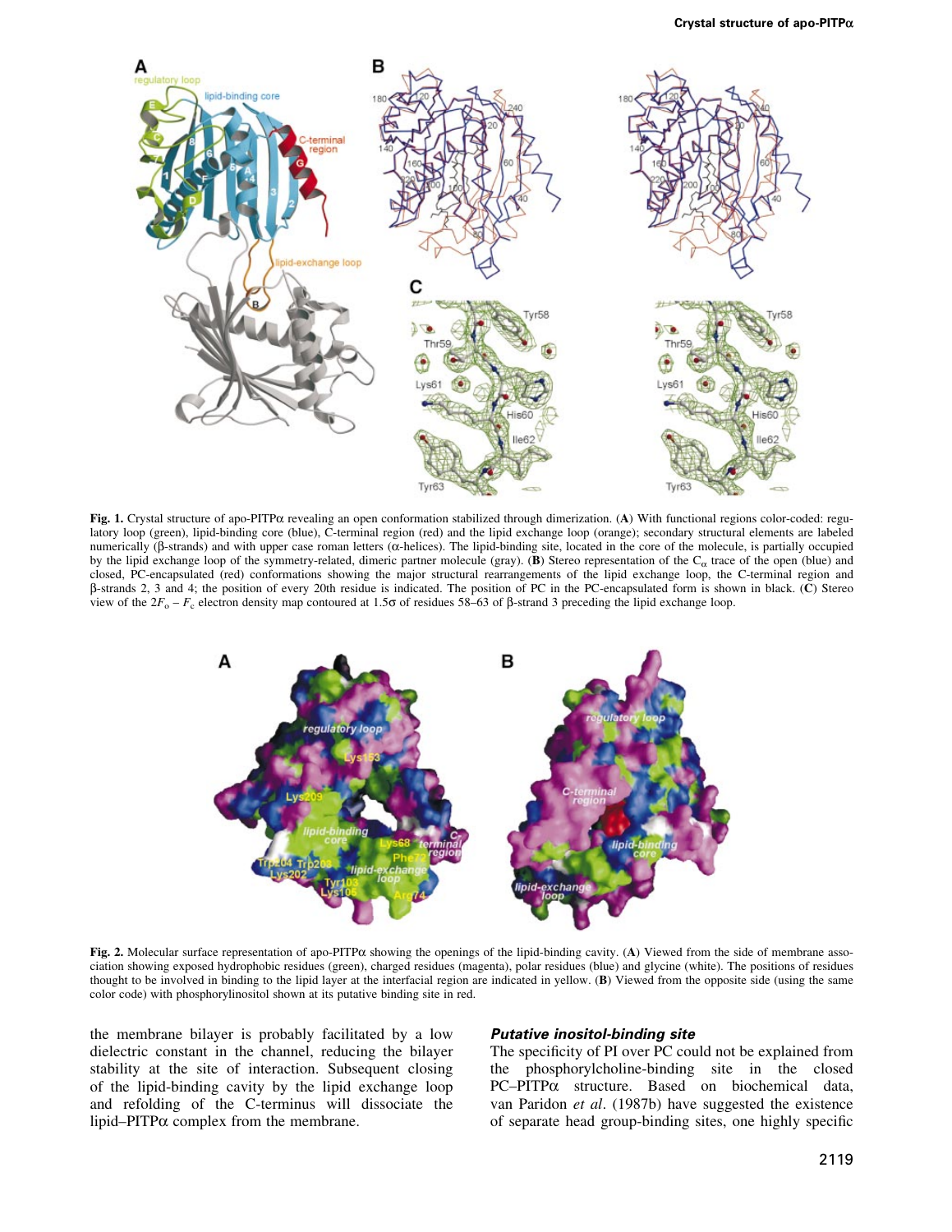

Fig. 3. Schematic representation of the proposed mechanism of phospholipid exchange by  $PITP\alpha$  at the membrane interface.  $PITP\alpha$  carrying a PC molecule has a closed conformation in solution. Upon binding to a membrane, the structure relaxes into an open conformation exposing a channel for phospholipid binding, which may accommodate PI in exchange for a PC molecule. Upon release from the membrane,  $PITP\alpha$ carrying a PI molecule has a conformation closed at the site of membrane association and open at the polar head group region.

for the phosphorylinositol head group and one less specific for the phosphorylcholine head group. In contrast, Tremblay et al. (2001) present a model in which the phosphorylinositol moiety fits within the observed site for phosphorylcholine binding. In our open structure, a twist of the peripheral  $\beta$ -strands 2, 3 and 4, flattening the concave  $\beta$ -sheet, yields an opening of the lipid-binding cavity close to the polar head group-binding site opposite to the membrane association site. This opening is located between residues 48 and 56 of  $\beta$ -strands 2 and 3, respectively, and residue 240 of the loop between helices F and G. We have used SuperStar (Verdonk et al., 1999) to locate possible binding sites for the phosphorylinositol moiety in the open conformation, using propensity maps for hydroxyl and carbonyl probes. Besides the known phosphate-binding site (formed by residues Gln22, Thr97, Thr114 and Lys195) as observed in the PC-PITP $\alpha$ complex, we predict a second adjacent site for phosphate moieties. This novel putative phosphate-binding site is formed primarily by Gln22 and Thr97 and is shifted 4.2  $\AA$ away from the phosphate of PC in  $PC-PITP\alpha$  towards the channel opening. Furthermore, a cluster of peaks with high hydroxyl propensity was observed close to Thr59 and Lys61 ( $\beta$ -strand 3) and Glu86 and Asn90 ( $\beta$ -strand 4), which may indicate positions of hydroxyls of the inositol moiety. In comparison with the closed  $PC-PITP\alpha$  structure, Thr59 is displaced by 4.3 Å ( $C_{\alpha}-C_{\alpha}$  distance) from the choline-binding site and becomes part of the putative inositol-binding site in the open structure. This binding site has residues Gln22, Thr59, Glu86, Asn90 and Thr97 in common with the phosphorylinositol-binding site proposed by Tremblay et al. (2001). However, due to conformational differences, the predicted position of phosphorylinositol is shifted by  $4 \text{ Å}$ , suggesting two separate sites for phosphorylinositol and phosphorylcholine binding in the open conformation. In support of this, mutagenesis data indicated that Ser25, Thr59 and Glu248 were essential for transferring PI, but not for PC (Alb *et al.*, 1995). In both models of phosphorylinositol binding, Thr59 is involved in hydrogen bonding to the inositol moiety. Glu248 of the C-terminal helix G is part of the rim of the small hydrophilic hole, favoring the phosphorylinositol-binding site in the open structure. Ser25 is located in helix A oriented towards helix F and not towards the

lipid-binding site, and thus may have an indirect effect on lipid specificity. When the phosphorylinositol moiety is placed at the alternative site in the open structure, the hydroxyl groups at positions 3, 4 and 5 are positioned in front of the hydrophilic hole of the lipid-binding channel (Figure 2B). Hence, by binding close to the opening near the polar head group (possibly by interacting with residues 160–190 of the regulatory loop), PI-specific enzymes may possibly have direct access to the protein-bound inositol moiety. Thus, the open conformation of  $PITP\alpha$  supports the hypothesis that an alternative binding site specific for the phosphorylinositol moiety of PI exists. This site could be of significance in PI signaling. The precise binding mode must be verified experimentally, e.g. by structure determination of  $PITP\alpha$  in complex with PI.

# Concluding remarks

 $PITP\alpha$  is considered to be unique among the lipid transfer proteins; besides its lipid transfer function, it may present PI to kinases (Cockroft, 1999) and phospholipases (Snoek *et al.*, 1999) in signal transduction. A central  $\beta$ -sheet and  $\alpha$ -helices form the lipid-binding cavity with access regulated by a lid, similar to other lipid-binding or sterol carrier proteins including PITP's functional homolog, Sec14p from yeast (Sha et al., 1998), and PITP's structural homolog, the cholesterol-binding START domain (Tsujishita and Hurley,  $2000$ ). This is the first time that a widely open channel, as seen in the structure of apo-PITP $\alpha$ (Figure 2A), has been observed in lipid-binding proteins. PITP $\alpha$  differs from its isoform PITP $\beta$  predominantly by non-conservative amino acid substitutions in the regulatory region, explaining the difference in the physiological roles of the two isoforms. The PITP domains in RdgBs are more distantly related, showing many non-conservative amino acid replacements throughout all structural regions except in the region close to the proposed PI-binding site. The open conformation presented here provides for the first time a structural basis for the association of PITP with the membrane and the mechanism by which it may extract a phospholipid molecule (Figure 3). Moreover, the structure of  $PITP\alpha$  suggests that the inositol moiety of PI in its binding site is accessible to PI-modifying enzymes.

# Materials and methods

#### Crystallization and data collection

Crystals of recombinant mouse PITPa, without the Met1 initiator, were grown at 4°C using the hanging drop vapor diffusion method by combining 4 µl of 14 mg/ml protein in 10 mM Tris-HCl pH 7.2 and 10 mM  $\beta$ -mercaptoethanol with 4 µl of a solution containing 11% (w/v) PEG 6000, 200 mM calcium acetate and 100 mM cacodylate pH 6.5, and equilibrated against a reservoir containing 500 µl of the same solution. Prior to crystallization, the protein sample was incubated with 16:0- 18:0(6-7diBr) phosphatidylcholine (diBrPC) vesicles to replace the endogenous phosphatidylglycerol with diBrPC for multiwavelength anomalous dispersion (MAD) phasing using bromine. The crystal grew to maximum crystal dimensions of  $\sim 0.9 \times 0.3 \times 0.2$  mm and was cryoprotected in a solution of mother liquor with 34% (v/v) ethylene glycol and flash cooled in liquid nitrogen prior to data collection. The 2.0 Å resolution data were collected at 100 K and  $\lambda = 0.9322$  Å at the ID-14 EH4 beamline at the European Synchrotron Radiation Facility (ESRF) in Grenoble. Data were indexed using DENZO merged with SCALEPACK (Otwinowski and Minor, 1997) and processed further using Truncate from the CCP4 suite (CCP4, 1994). The crystals belong to the trigonal space group  $P3<sub>2</sub>21$ , with unit cell dimensions  $a = b = 50.46$  Å,  $c = 216.11$  Å,  $\alpha = \beta = 90^{\circ}$ ,  $\gamma = 120^{\circ}$ , and contain one monomer per